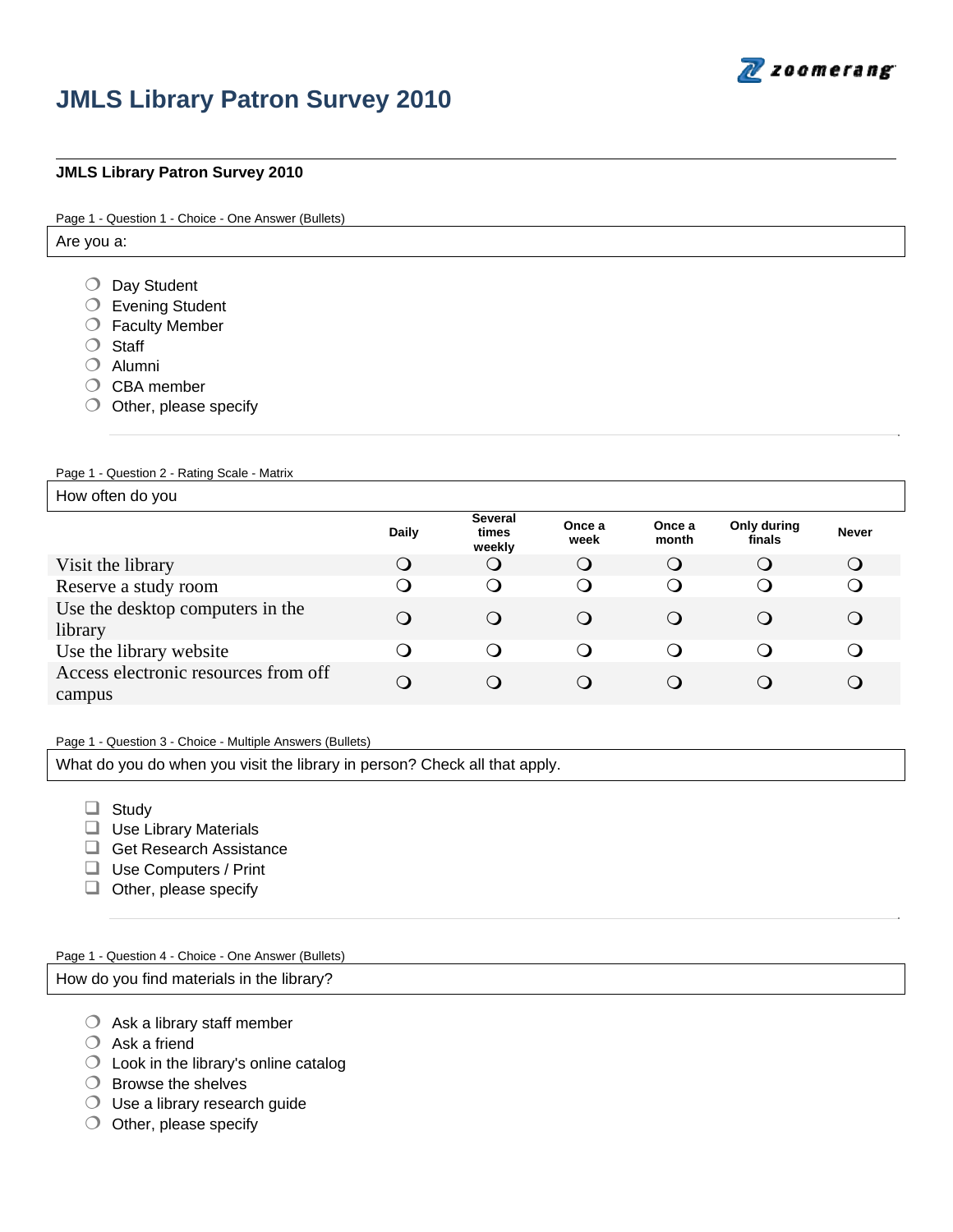Page 1 - Heading

Page 1 of 4

Page 2 - Question 5 - Choice - Multiple Answers (Bullets)

What resources do you access from the library website? Check all that apply.

- $\Box$  Online library catalog
- $\Box$  Online sample exams
- $\Box$  Complete A-Z journal list
- $\Box$  Index to Legal Periodicals
- CALI Lessons
- $\Box$  IICLE Smartbooks
- **BNA Library**
- $\Box$  Hein Online
- □ Worldcat
- $\Box$  Interlibrary loan
- $\Box$  None
- $\Box$  Other, please specify

Page 2 - Question 6 - Choice - Multiple Answers (Bullets)

What kind of resources would you like the library to have more of? Check all that apply.

- □ Books
- $\Box$  Up-to-date treatises
- Electronic research databases
- **Popular DVDs**
- $\Box$  Popular magazines
- $\Box$  Study materials
- $\Box$  Other, please specify

Page 2 - Question 7 - Choice - One Answer (Bullets)

Do you prefer to have recordings of classes available on DVD or via the Web?

- O DVD
- Web
- $\bigcirc$  Both
- $O$  N/A

Page 2 - Question 8 - Choice - Multiple Answers (Bullets)

Are you happy with the printers/copiers/scanners in the library?

- □ Yes
- $\Box$  No
- Additional Comment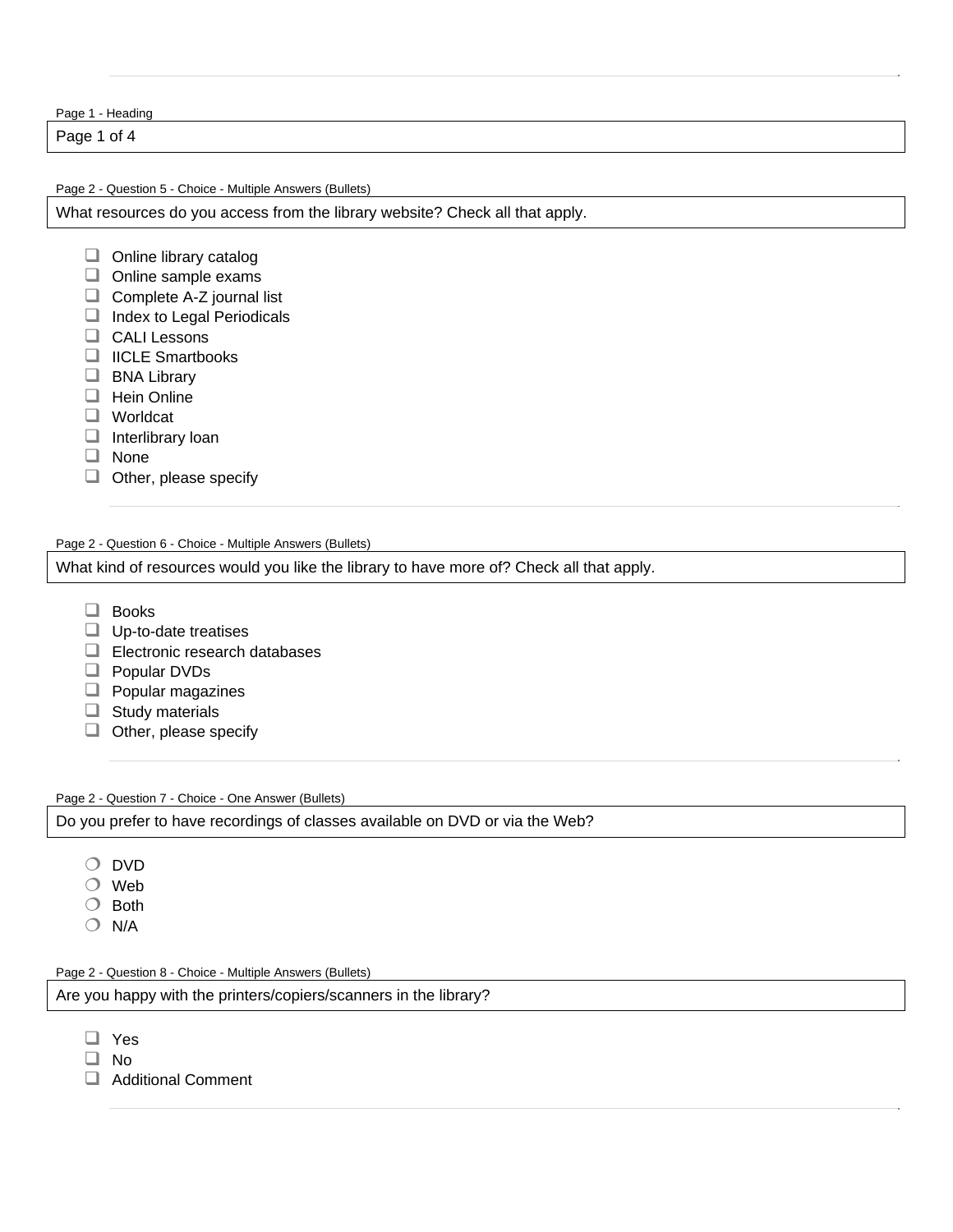| Page 2 - Heading |  |
|------------------|--|
|------------------|--|

Page 2 of 4

Page 3 - Question 9 - Choice - One Answer (Bullets)

Have you taken or would you consider taking an Advanced Legal Research course taught by a librarian?

- $O$  Have taken
- $\bigcirc$  Would consider taking
- Would not consider
- $O$  N/A

Page 3 - Question 10 - Open Ended - Comments Box

What informal classes or training sessions would you like the library to offer?

Page 3 - Question 11 - Choice - One Answer (Bullets)

Have you ever used the library's email reference address (library@jmls.edu) or the online chat box on the library's website to ask a question or get help?

Yes

- O No
- O Comments

## Page 3 - Question 12 - Choice - Multiple Answers (Bullets) Which of these activities do you participate in?

Moot Court / Trial Advocacy

- **Journal / Law Review**
- Research Assistant
- $\Box$  Clinic
- $\Box$  N/A
- $\Box$  Other, please specify

# Page 3 - Heading Page 3 of 4

#### Page 4 - Question 13 - Rating Scale - Matrix

| How satisfied are you with the following:    |                         |  |  |   |                               |     |
|----------------------------------------------|-------------------------|--|--|---|-------------------------------|-----|
|                                              | <b>Not</b><br>satisfied |  |  | 4 | <b>Extremely</b><br>satisfied | N/A |
| Services provided at the circulation<br>desk |                         |  |  |   |                               |     |
| Services provided at the reference desk      |                         |  |  |   |                               |     |
| Interlibrary loan process                    |                         |  |  |   |                               |     |